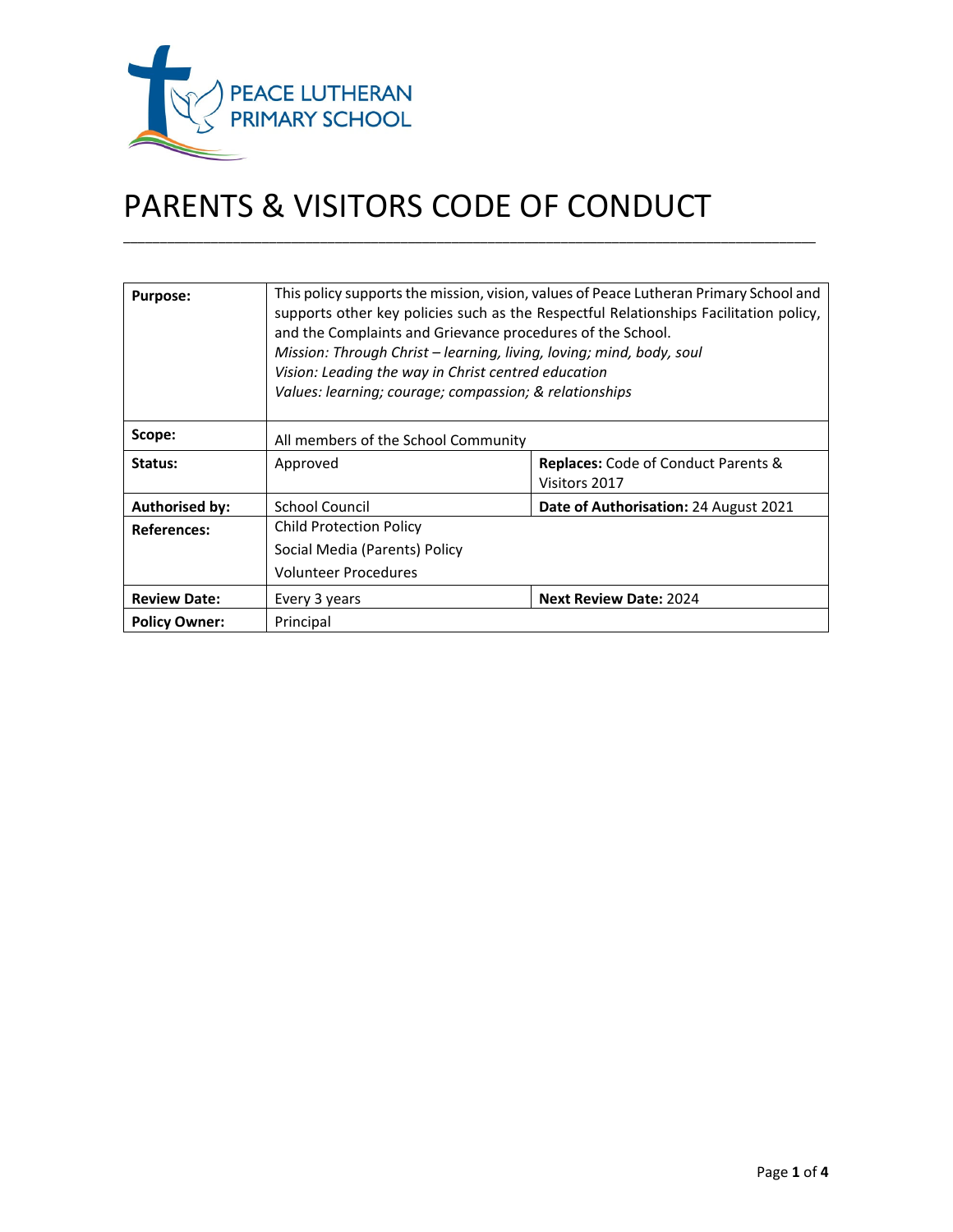# **PREAMBLE:**

**1.** This policy supports the mission, vision, values of Peace Lutheran Primary School and supports other key policies such as the Respectful Relationships Facilitation policy, and the Complaints and Grievance procedures of the School.

Mission: Through Christ – learning, living, loving; mind, body, soul

Vision: Leading the way in Christ centred education

Values: learning; courage; compassion; & relationships

**2.** To help make this document less wordy the term "parent" may be read to include carer, guardian, grandparent, or visitor participating in school functions or activities, visiting classes, performing volunteer work, serving as a committee member (such as Parents and Friends and/or School Council), attending an interview with staff or entering school grounds during school hours.

# *Biblical Foundations:*

*The following texts summarise the policy document that follows and may be used to inform and guide parents as they interact with school staff, students and other parents :* 

- *1.* Ephesians 4:29 "**Do not let any unwholesome talk come out of your mouths, but only what is helpful for building others up according to their needs, that it may benefit those who listen."**
- *2.* Ephesians 4:32 "**Be kind and compassionate to one another, forgiving each other just as in Christ, God forgave you."**
- *3.* Ps 19: 14 "**May the words of my mouth and the meditation of my heart be pleasing in your sight, O Lord, my Rock and my Redeemer."**

# **GUIDING PRINCIPLES**

- All members of the School community and all those with whom it engages, are to be treated with respect and courtesy
- Our words and actions will be used to build people up and not tear them down
- Peace community members will speak and act towards one another in such a manner that reflects the Christian ethos of the School and sets a positive example to the students
- All communications (whether in person, in writing, and/or online) between students, parents/caregivers, visitors, and staff members are required to be courteous and respectful
- School community members are expected to use peaceful, respectful means to resolve conflict in line with school policies and procedures

# **Teaching and Learning**

# Right: Teachers have the right to teach and students have the right to learn. Parents have the right  **to have their children gain the most of their school experience.**

# **Responsibilities and Roles:**

- to contribute to the child's personal development by cooperating with school staff and modelling appropriate language and behaviour
- to encourage children to make appropriate behaviour choices and follow school rules
- to recognise that both teachers and parents have a major role in educating their children
- to help teach children the organisation and time management skills needed to complete homework and assignments on time
- to attend parent information sessions
- to be receptive to change

# **Respect and Understanding**

**Right: Parents, students and staff have a right to be treated fairly with respect and understanding.**

# **Responsibilities and Roles:**

- to speak politely to school staff and students
- to support staff in all that they do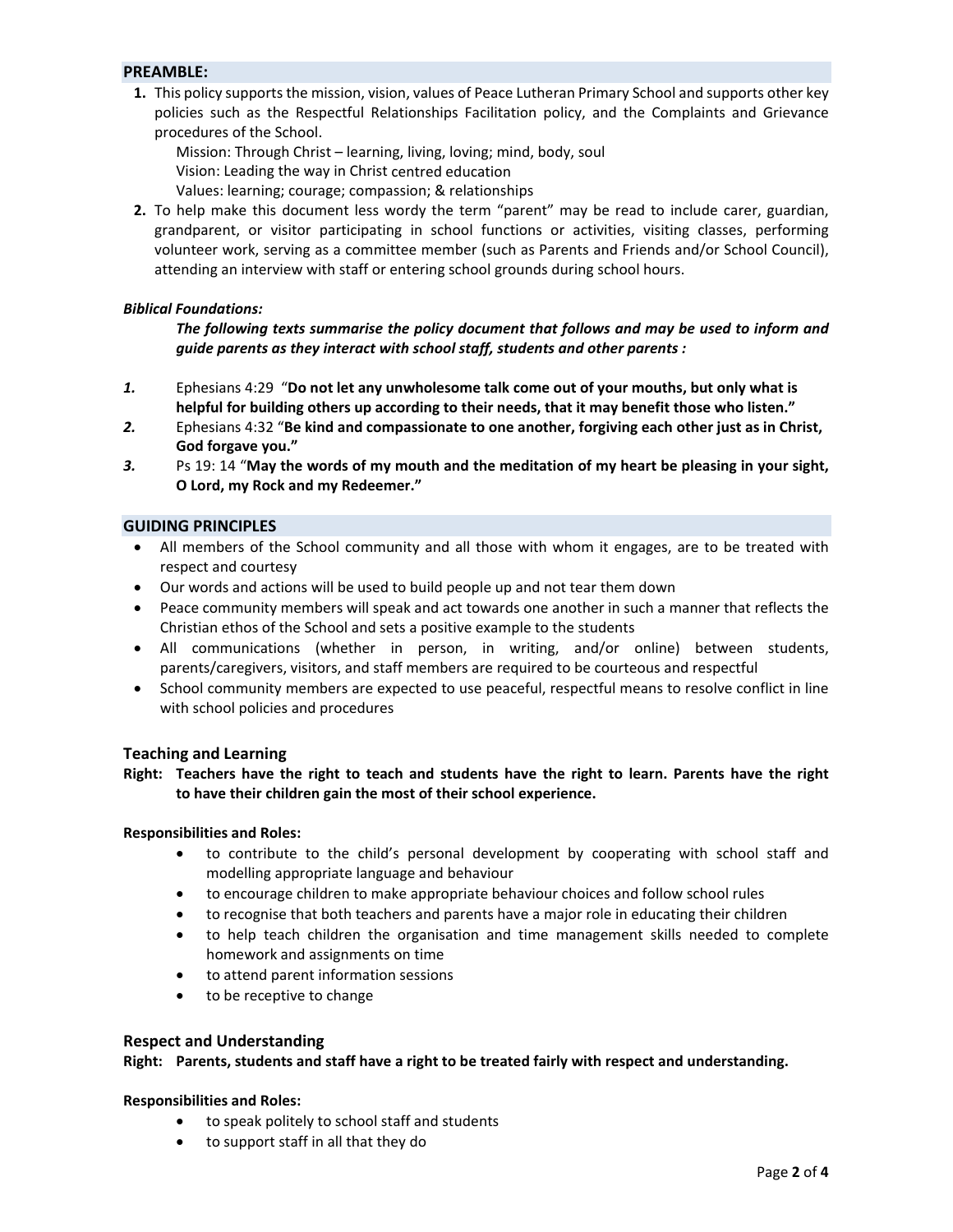- to accept that staff have responsibilities to meet government regulations and support school policies and directions
- to be prepared to view the situation from the other person's point of view
- to encourage children to make appropriate behaviour choices and follow school rules
- to encourage students to learn from their mistakes rather than seek to blame someone else
- to ensure that other students or parents are not denied social justice by any consideration given to you or your child
- protect the good character of others by not engaging in gossip, slander, or libel
- not intimidate, harass, threaten or insult any member of the community verbally or via text, email or other electronic means either directly or through third parties

# **Individuality**

## **Right: Parents, students and staff have the right to be treated as individuals**

## **Responsibilities and Roles:**

- to treat one another with respect and affirm people who are different
- to teach children how to show respect and how to be polite to others
- to recognise, and respect the gender, cultural, social, economic, political, linguistic and spiritual backgrounds of colleagues, students, parents and guardians

# **Conflict Resolution**

# **Right: Parents, students and staff have the right to solve differences in a non‐threatening way**

## **Responsibilities and Roles:**

- to consult with school personnel about issues of concern
- to work through issues in an open and friendly manner
- to acknowledge and respect the right of others to have a differing opinion
- to support the School's Restorative Practices Framework and Valuing Safe Communities practices

# **Communication**

# **Right: Parents, students and staff have the right to communicate effectively and appropriately with all people**

#### **Responsibilities and Roles:**

- to ensure that any information given is accurate, relevant and provided on time
- to establish early contact between home and school
- to ensure that your child delivers school newsletters, year level notes and any other school mail distributed through the classroom basket
- to check and use regularly the child's "kit book/diary" to communicate with the class teacher and monitor child's progress
- to ask for information at a mutually arranged time
- to model and teach children appropriate communication skills (verbal and non‐verbal)
- discuss issues or concerns about the School, parents, staff or students through the correct procedures/channels with the utmost care and respect for others

# **Active Participation**

# Right: Parents, students and staff have the right to participate in the various decision-making processes  **of the school.**

# **Responsibilities and Roles:**

- to read the school newsletter and material sent home via the student
- to participate regularly in the Parents and Friends Association and other school activities that can help the parent keep up with and contribute to what is happening at school
- to attend advertised meetings, return completed survey forms